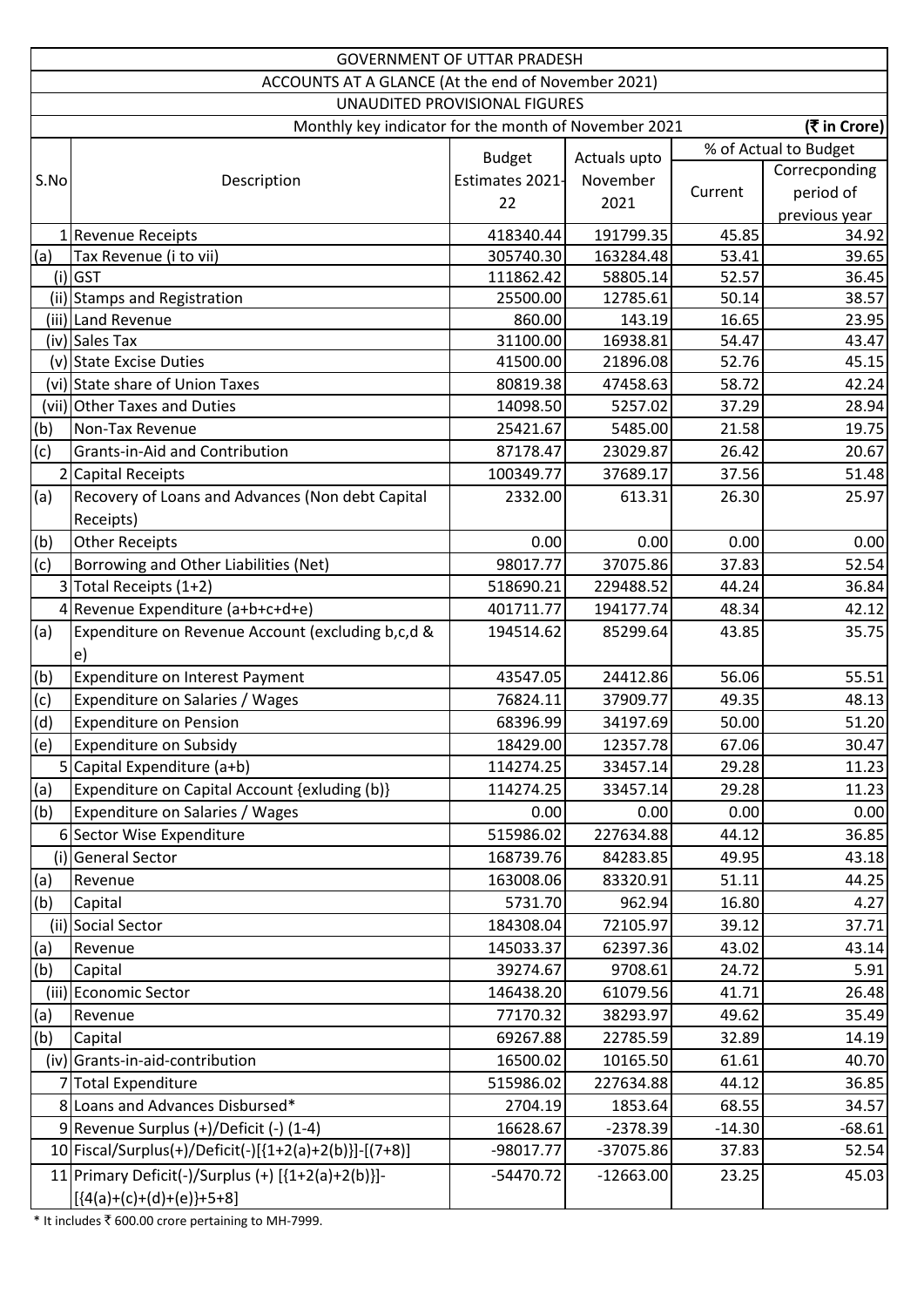Information on the Guarantees as on **November-2021\***

|             |              |               |                |                       |            | (₹ in crore)            |
|-------------|--------------|---------------|----------------|-----------------------|------------|-------------------------|
| Name of     | Outstanding  | Guarantee     | Guarantee      | Funds raised          |            | Guarantee   Outstanding |
| the Entity/ | Guarantee as | issued during | deleted during | by PSU/PSUs           | linvoked   | Guarantee               |
| Entities    | on 31-03-    | the month     | the month      | by escrowing          | during the | as on ----              |
|             | 2021         |               |                | future revenue (month |            |                         |
|             |              |               |                |                       |            |                         |
|             |              |               |                |                       |            |                         |
|             |              |               |                |                       |            |                         |
|             |              |               |                |                       |            |                         |
|             |              |               |                |                       |            |                         |

Information on the borrowing from Public Account as on **November-2021\***

|       |                   |             |               |                | (₹ in crore)                         |
|-------|-------------------|-------------|---------------|----------------|--------------------------------------|
| Major | <b>Opening</b>    | Additions   | Disbursements |                | Closing Balance Amount borrowed from |
| Head/ | <b>Balance</b> as | during the  | during the    | on ----<br>las | Public Account as                    |
| Heads | $on$ ----         | month ----- | month -----   |                | $on$ ----                            |
|       |                   |             |               |                |                                      |
|       |                   |             |               |                |                                      |
|       |                   |             |               |                |                                      |
|       |                   |             |               |                |                                      |
|       |                   |             |               |                |                                      |

\* The above information has not been provided by the UP State Government yet.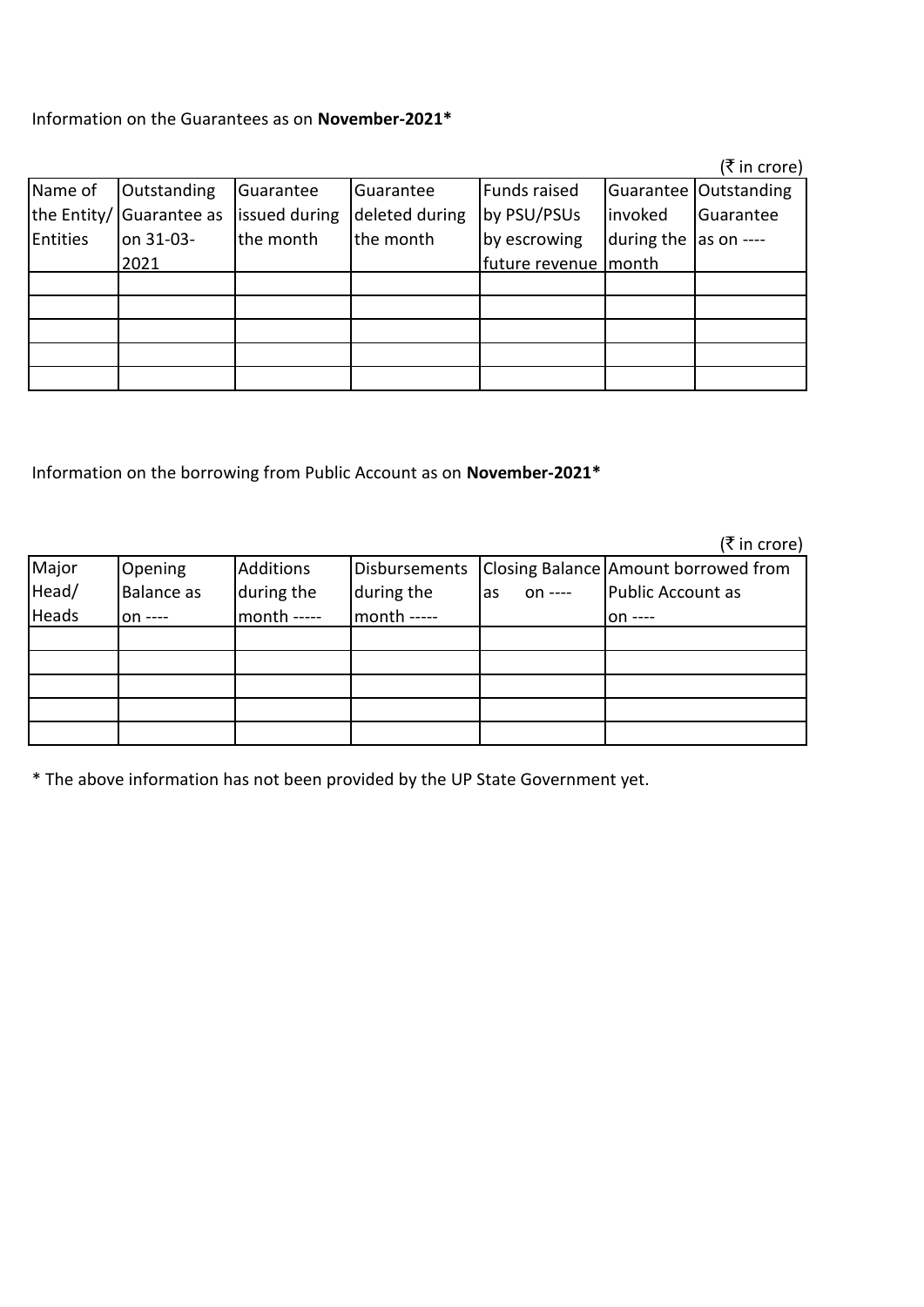## Monthly Trend (Format of the Progressive Figures REVENUE RECEIPTS (Refer to Item No. 1(a) of Monthly Accounts at a Glance)

| Months              | 2021-22  |             | 2020-21  |             |
|---------------------|----------|-------------|----------|-------------|
|                     | Monthly  | Progressive | Monthly  | Progressive |
| April               | 18058.58 | 18058.58    | 9510.09  | 9510.09     |
| May                 | 15226.75 | 33285.33    | 13853.29 | 23363.38    |
| June                | 17977.37 | 51262.70    | 16373.08 | 39736.46    |
| July                | 21067.57 | 72330.27    | 18046.83 | 57783.29    |
| August              | 20528.37 | 92858.64    | 16881.15 | 74664.44    |
| September           | 20558.98 | 113417.62   | 16939.46 | 91603.90    |
| October             | 20053.47 | 133471.09   | 17188.53 | 108792.43   |
| November            | 29813.39 | 163284.48   | 17641.92 | 126434.35   |
| December            |          |             | 18969.09 | 145403.44   |
| January             |          |             | 19043.74 | 164447.18   |
| February            |          |             | 17407.06 | 181854.24   |
| March (Preliminary) |          |             | 44406.60 | 226260.84   |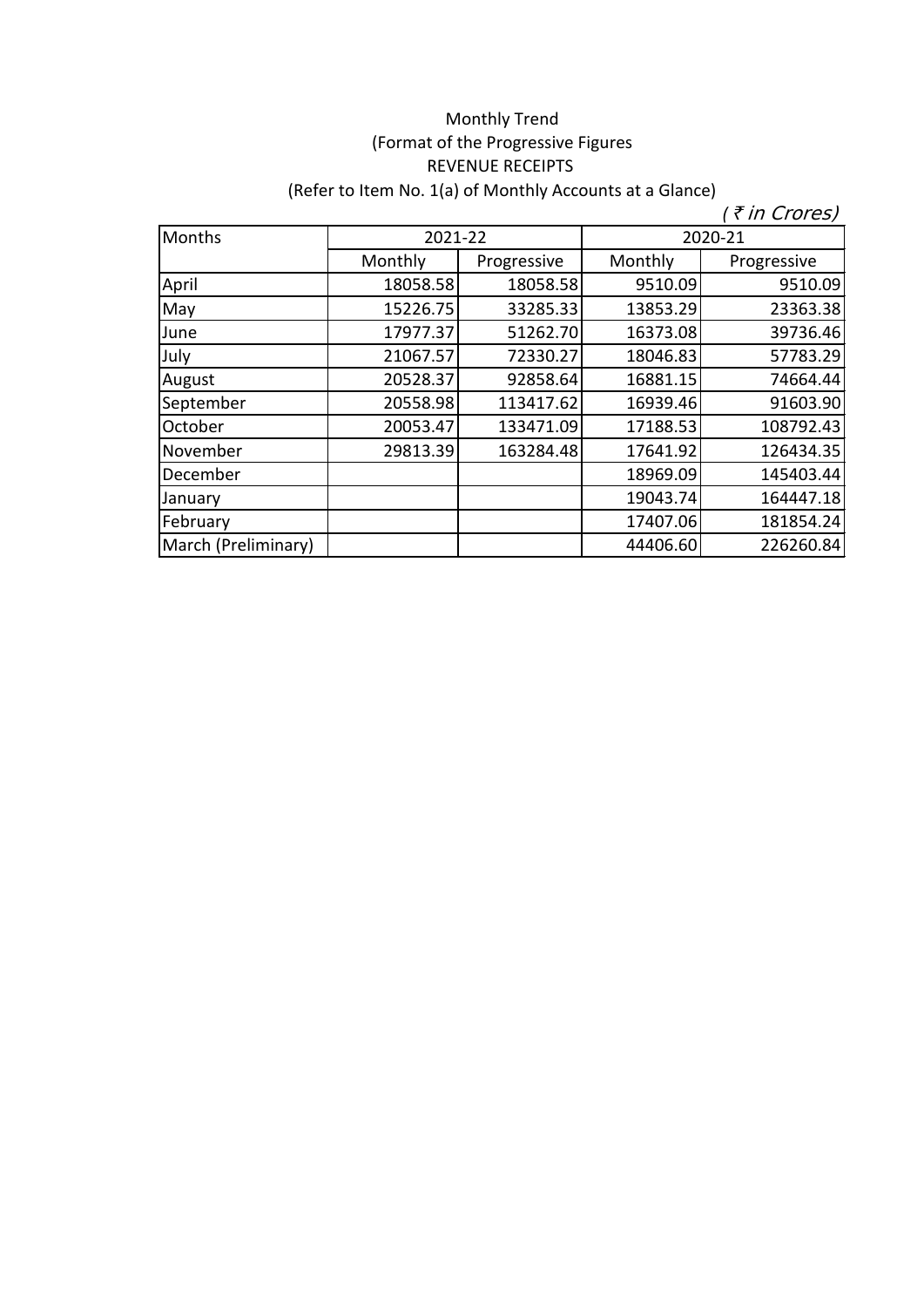## (Format of the Progressive Figures REVENUE RECEIPTS (Refer to Item No. 1(b) of Monthly Accounts at a Glance) Monthly Trend

| Months              | 2021-22 |             | 2020-21 |             |
|---------------------|---------|-------------|---------|-------------|
|                     | Monthly | Progressive | Monthly | Progressive |
| April               | 604.90  | 604.90      | 337.31  | 337.31      |
| May                 | 401.22  | 1006.12     | 656.36  | 993.67      |
| June                | 1131.02 | 2137.14     | 800.35  | 1794.02     |
| July                | 553.02  | 2690.16     | 775.01  | 2569.03     |
| August              | 472.67  | 3162.83     | 748.70  | 3317.73     |
| September           | 1036.39 | 4199.22     | 1120.41 | 4438.14     |
| October             | 725.75  | 4924.97     | 1096.77 | 5534.91     |
| November            | 560.03  | 5485.00     | 622.26  | 6157.17     |
| December            |         |             | 1108.56 | 7265.73     |
| January             |         |             | 853.49  | 8119.22     |
| February            |         |             | 1048.32 | 9167.54     |
| March (Preliminary) |         |             | 1952.65 | 11120.19    |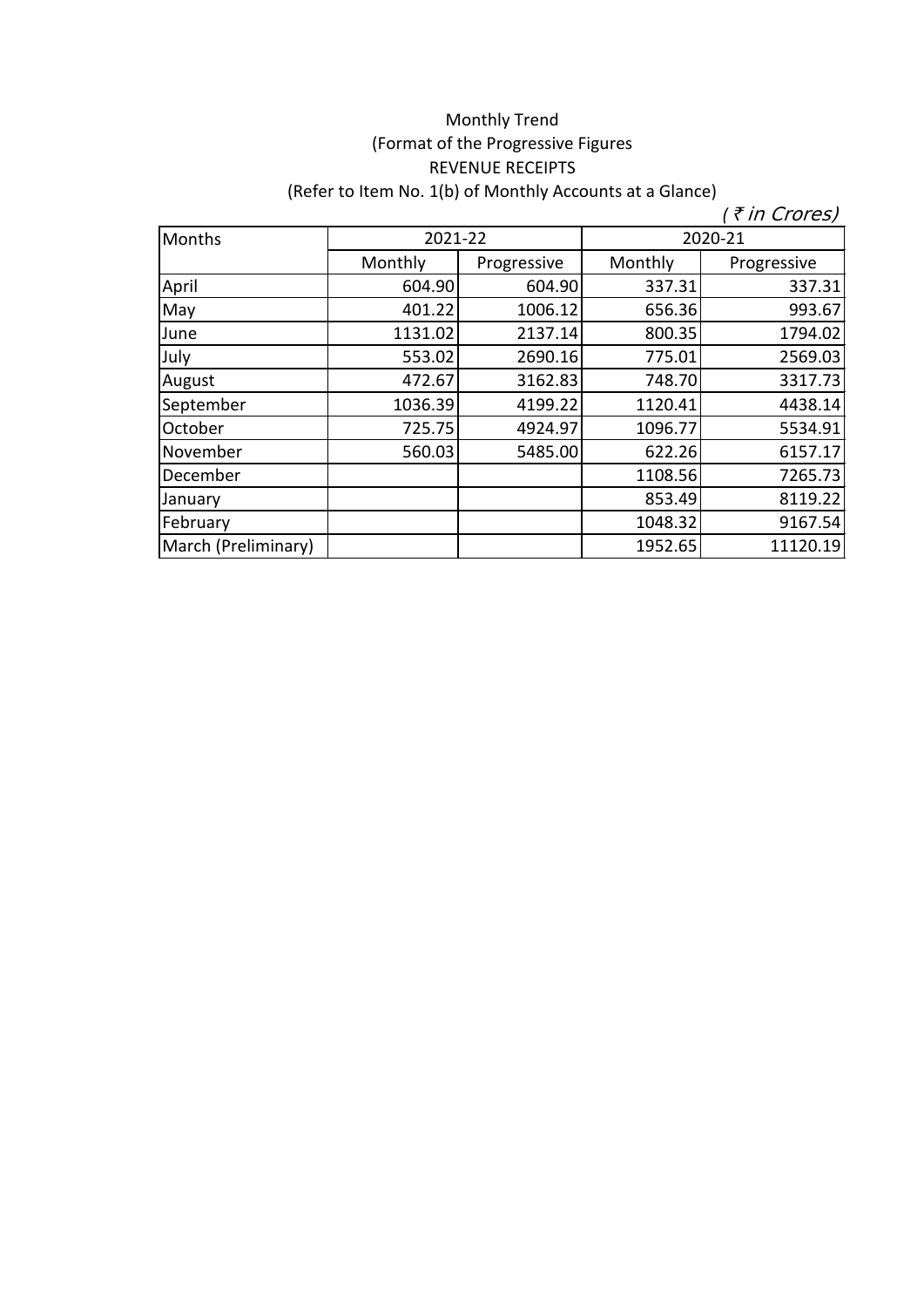## Monthly Trend (Format of the Progressive Figures REVENUE RECEIPTS (Refer to Item No. 1(c) of Monthly Accounts at a Glance)

| <b>Months</b>       | 2021-22 |             | 2020-21  |             |
|---------------------|---------|-------------|----------|-------------|
|                     | Monthly | Progressive | Monthly  | Progressive |
| April               | 0.00    | 0.00        | 832.48   | 832.48      |
| May                 | 0.00    | 0.00        | 0.00     | 832.48      |
| June                | 4513.74 | 4513.74     | 2438.00  | 3270.48     |
| July                | 2563.42 | 7077.16     | 7049.69  | 10320.17    |
| August              | 3429.52 | 10506.68    | 0.00     | 10320.17    |
| September           | 7053.29 | 17559.97    | 0.00     | 10320.17    |
| October             | 1661.53 | 19221.50    | 3487.79  | 13807.96    |
| November            | 3808.37 | 23029.87    | 1182.30  | 14990.26    |
| December            |         |             | 12666.98 | 27657.24    |
| January             |         |             | 10143.91 | 37801.15    |
| February            |         |             | 2310.85  | 40112.00    |
| March (Preliminary) |         |             | 1884.38  | 41996.38    |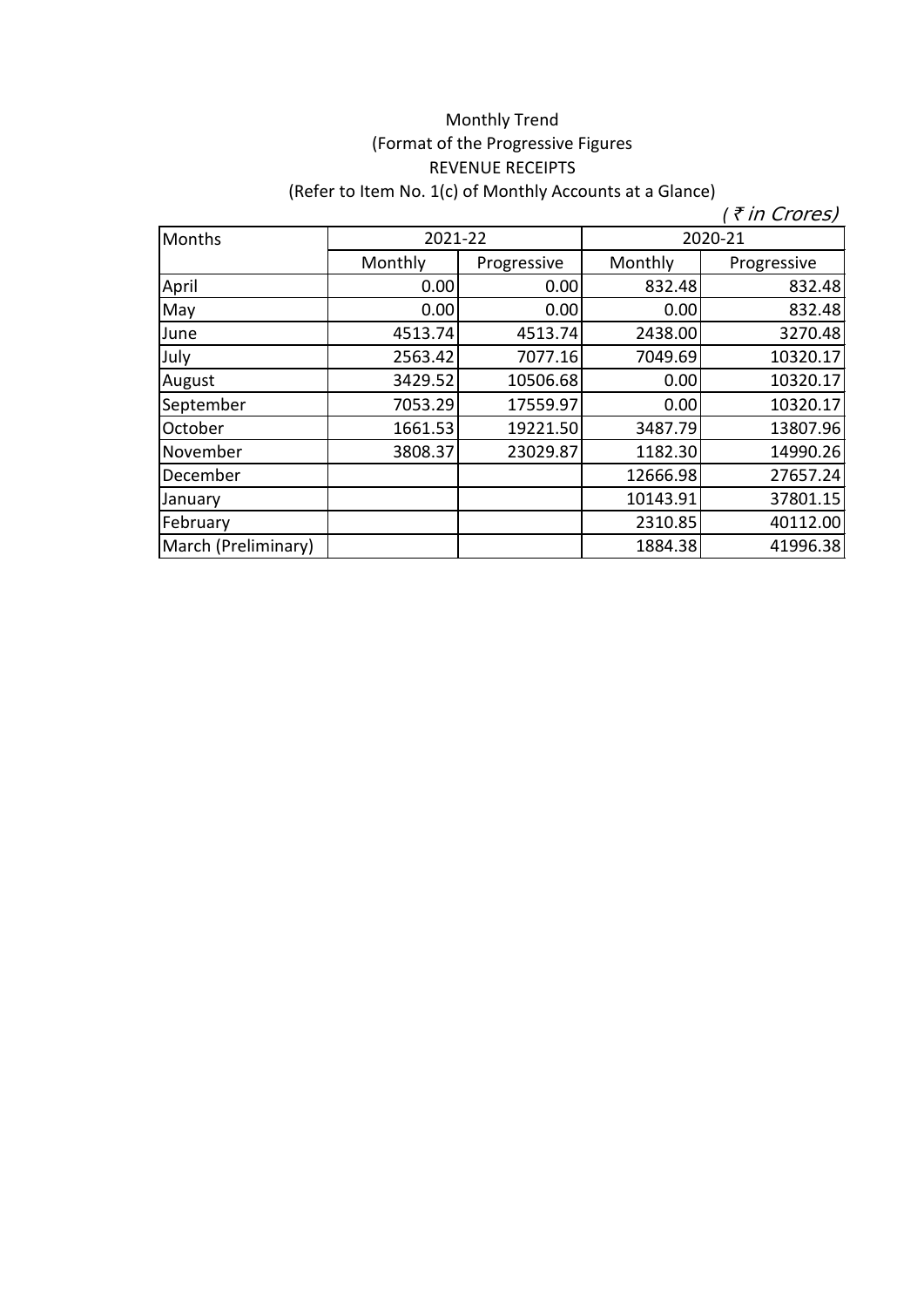## Monthly Trend (Format of the Progressive Figures CAPITAL RECEIPTS (Refer to Item No. 2(a) of Monthly Accounts at a Glance)

| Months              | 2021-22 |             | 2020-21 |             |
|---------------------|---------|-------------|---------|-------------|
|                     | Monthly | Progressive | Monthly | Progressive |
| April               | 88.20   | 88.20       | 54.52   | 54.52       |
| May                 | 58.27   | 146.47      | 91.08   | 145.60      |
| June                | 60.57   | 207.04      | 97.72   | 243.32      |
| July                | 111.96  | 319.00      | 53.59   | 296.91      |
| August              | 56.30   | 375.30      | 67.11   | 364.02      |
| September           | 58.37   | 433.67      | 63.38   | 427.40      |
| October             | 104.09  | 537.76      | 90.12   | 517.52      |
| November            | 75.55   | 613.31      | 53.74   | 571.26      |
| December            |         |             | 199.57  | 770.83      |
| January             |         |             | 70.89   | 841.72      |
| February            |         |             | 111.59  | 953.31      |
| March (Preliminary) |         |             | 181.02  | 1134.33     |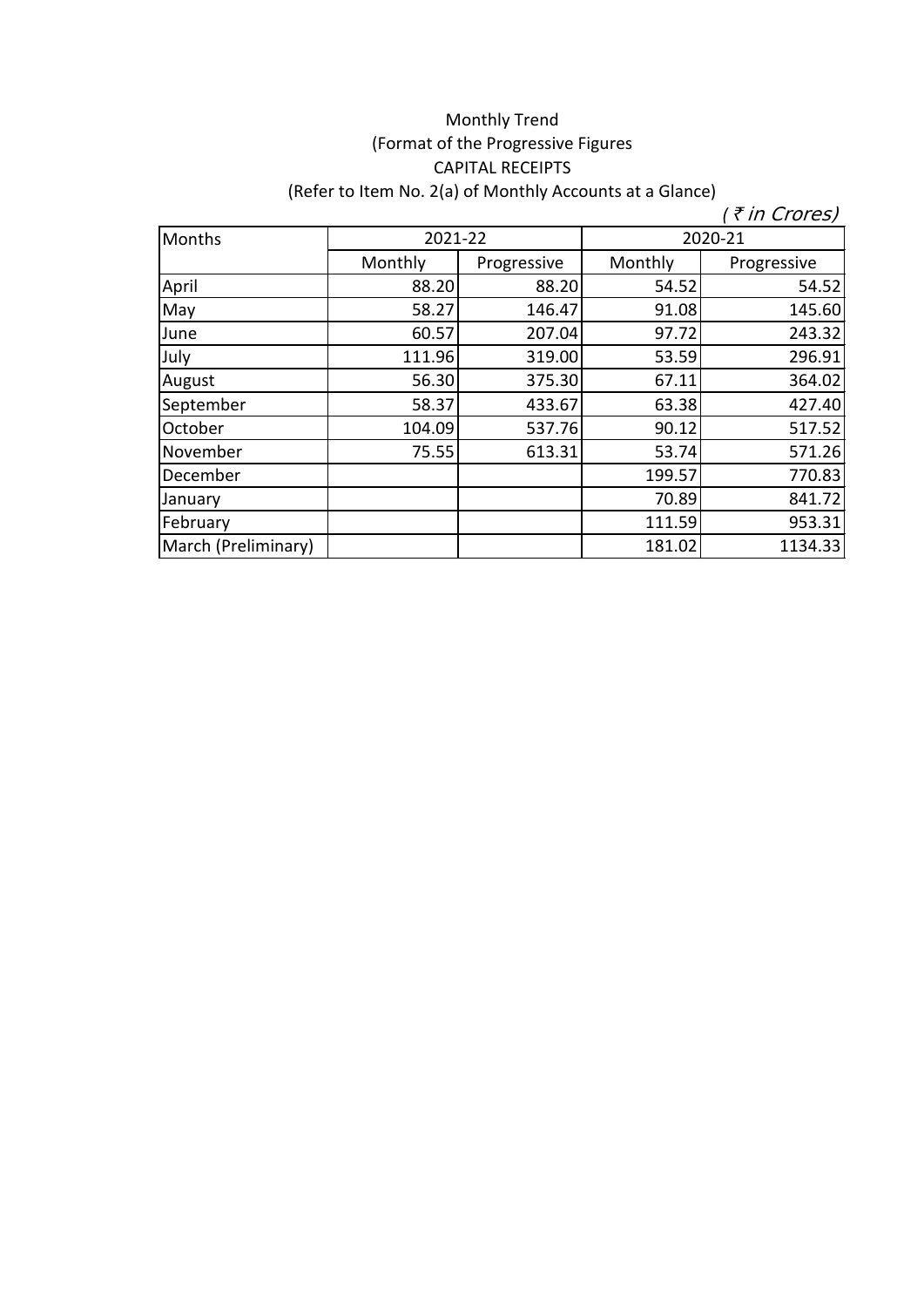## Monthly Trend (Format of the Progressive Figures CAPITAL RECEIPTS (Refer to Item No. 2(b) of Monthly Accounts at a Glance)

| <b>Months</b>       | 2021-22 |             | 2020-21 |             |
|---------------------|---------|-------------|---------|-------------|
|                     | Monthly | Progressive | Monthly | Progressive |
| April               | 0.00    | 0.00        | 0.00    | 0.00        |
| May                 | 0.00    | 0.00        | 0.00    | 0.00        |
| June                | 0.00    | 0.00        | 0.00    | 0.00        |
| July                | 0.00    | 0.00        | 0.00    | 0.00        |
| August              | 0.00    | 0.00        | 0.00    | 0.00        |
| September           | 0.00    | 0.00        | 0.00    | 0.00        |
| October             | 0.00    | 0.00        | 0.00    | 0.00        |
| November            | 0.00    | 0.00        | 0.00    | 0.00        |
| December            |         |             | 0.00    | 0.00        |
| January             |         |             | 0.00    | 0.00        |
| February            |         |             | 0.00    | 0.00        |
| March (Preliminary) |         |             | 0.00    | 0.00        |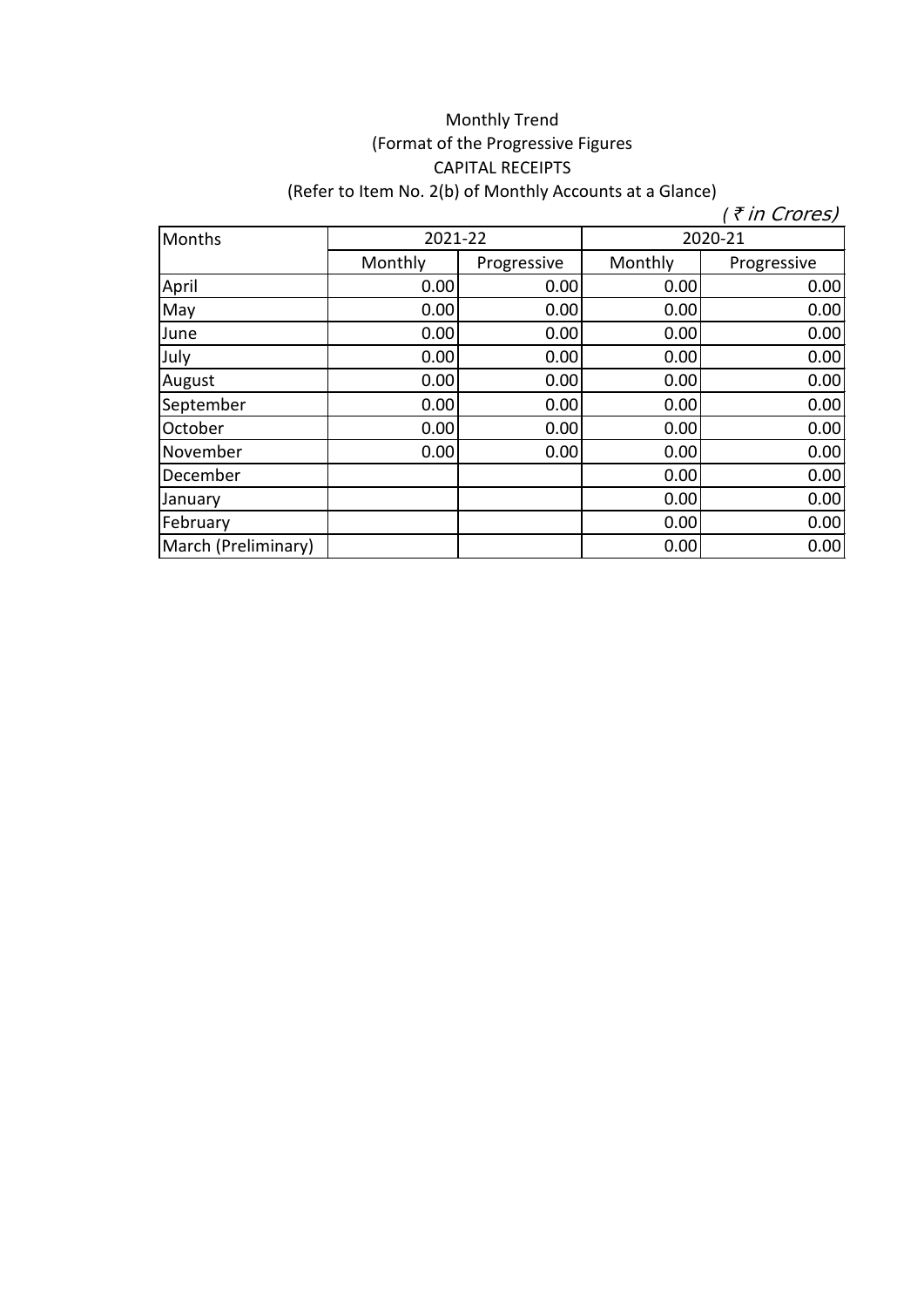## Monthly Trend (Format of the Progressive Figures CAPITAL RECEIPTS (Refer to Item No. 2(c) of Monthly Accounts at a Glance)

| <b>Months</b>       | 2021-22    |             | 2020-21    |             |
|---------------------|------------|-------------|------------|-------------|
|                     | Monthly    | Progressive | Monthly    | Progressive |
| April               | $-847.38$  | $-847.38$   | 10724.09   | 10724.09    |
| May                 | 7491.58    | 6644.20     | 209.56     | 10933.65    |
| June                | 5662.61    | 12306.81    | 2858.42    | 13792.07    |
| July                | 7311.23    | 19618.04    | $-1118.38$ | 12673.69    |
| August              | 2740.21    | 22358.25    | 1623.68    | 14297.37    |
| September           | 6749.86    | 29108.11    | 8397.73    | 22695.10    |
| October             | 16468.30   | 45576.41    | 2118.08    | 24813.18    |
| November            | $-8500.55$ | 37075.86    | 3133.57    | 27946.75    |
| December            |            |             | 1451.34    | 29398.09    |
| January             |            |             | $-744.65$  | 28653.44    |
| February            |            |             | 13288.08   | 41941.52    |
| March (Preliminary) |            |             | 28426.50   | 70368.02    |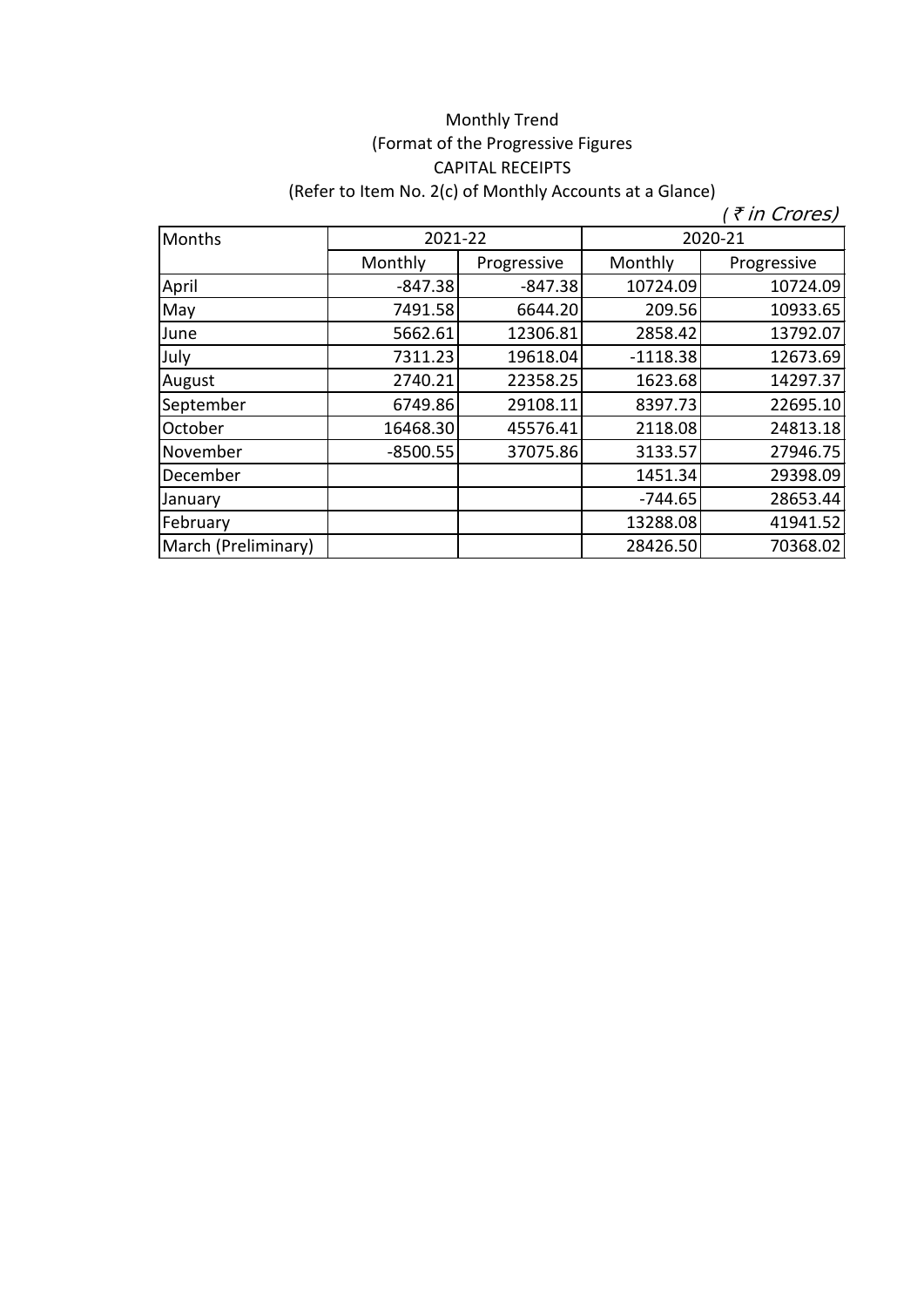## Monthly Trend (Format of the Progressive Figures REVENUE EXPENDITURE (Refer to Item No. 4(a) of Monthly Accounts at a Glance)

| Months              | 2021-22  |             | 2020-21  |             |
|---------------------|----------|-------------|----------|-------------|
|                     | Monthly  | Progressive | Monthly  | Progressive |
| April               | 3741.52  | 3741.52     | 6824.54  | 6824.54     |
| May                 | 8718.90  | 12460.42    | 7179.65  | 14004.19    |
| June                | 10033.03 | 22493.45    | 10898.95 | 24903.14    |
| July                | 14126.57 | 36620.02    | 11049.09 | 35952.23    |
| August              | 9871.45  | 46491.47    | 8190.09  | 44142.32    |
| September           | 15510.79 | 62002.26    | 10949.93 | 55092.25    |
| October             | 15067.30 | 77069.56    | 8288.72  | 63380.97    |
| November            | 8230.08  | 85299.64    | 10241.04 | 73622.01    |
| December            |          |             | 12790.96 | 86412.97    |
| January             |          |             | 11561.89 | 97974.86    |
| February            |          |             | 14749.72 | 112724.58   |
| March (Preliminary) |          |             | 38815.27 | 151539.85   |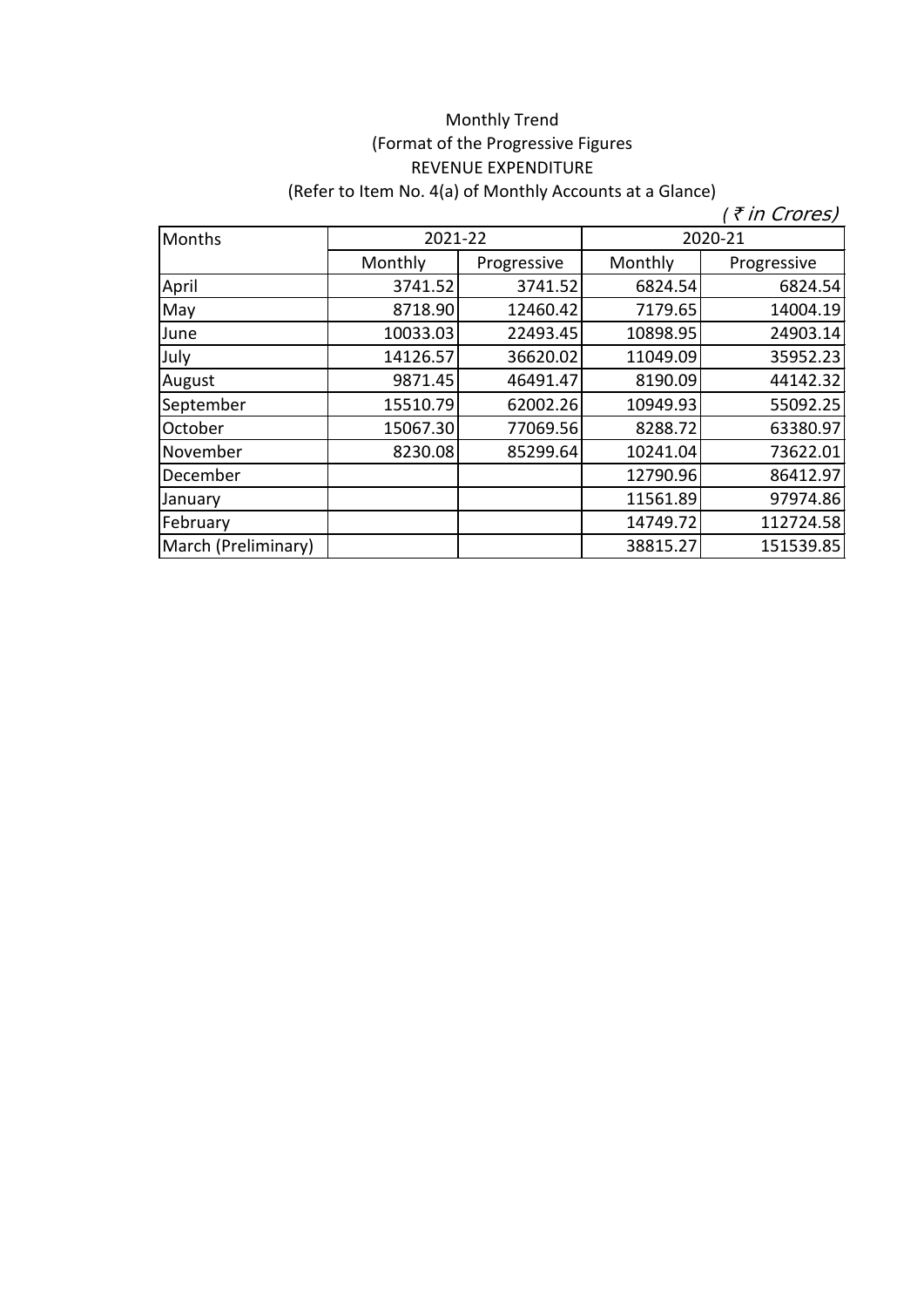## Monthly Trend (Format of the Progressive Figures REVENUE EXPENDITURE (Refer to Item No. 4(b) of Monthly Accounts at a Glance)

| Months              | 2021-22 |             | 2020-21 |             |
|---------------------|---------|-------------|---------|-------------|
|                     | Monthly | Progressive | Monthly | Progressive |
| April               | 3081.65 | 3081.65     | 2872.13 | 2872.13     |
| May                 | 1987.64 | 5069.29     | 1943.43 | 4815.56     |
| June                | 2807.32 | 7876.61     | 2709.57 | 7525.13     |
| July                | 2506.46 | 10383.07    | 2160.86 | 9685.99     |
| August              | 2871.32 | 13254.39    | 2435.18 | 12121.17    |
| September           | 4704.46 | 17958.85    | 4156.88 | 16278.05    |
| October             | 3113.61 | 21072.46    | 3022.36 | 19300.41    |
| November            | 3340.40 | 24412.86    | 1844.89 | 21145.30    |
| December            |         |             | 2748.20 | 23893.50    |
| January             |         |             | 2415.16 | 26308.66    |
| February            |         |             | 2333.81 | 28642.47    |
| March (Preliminary) |         |             | 5955.89 | 34598.36    |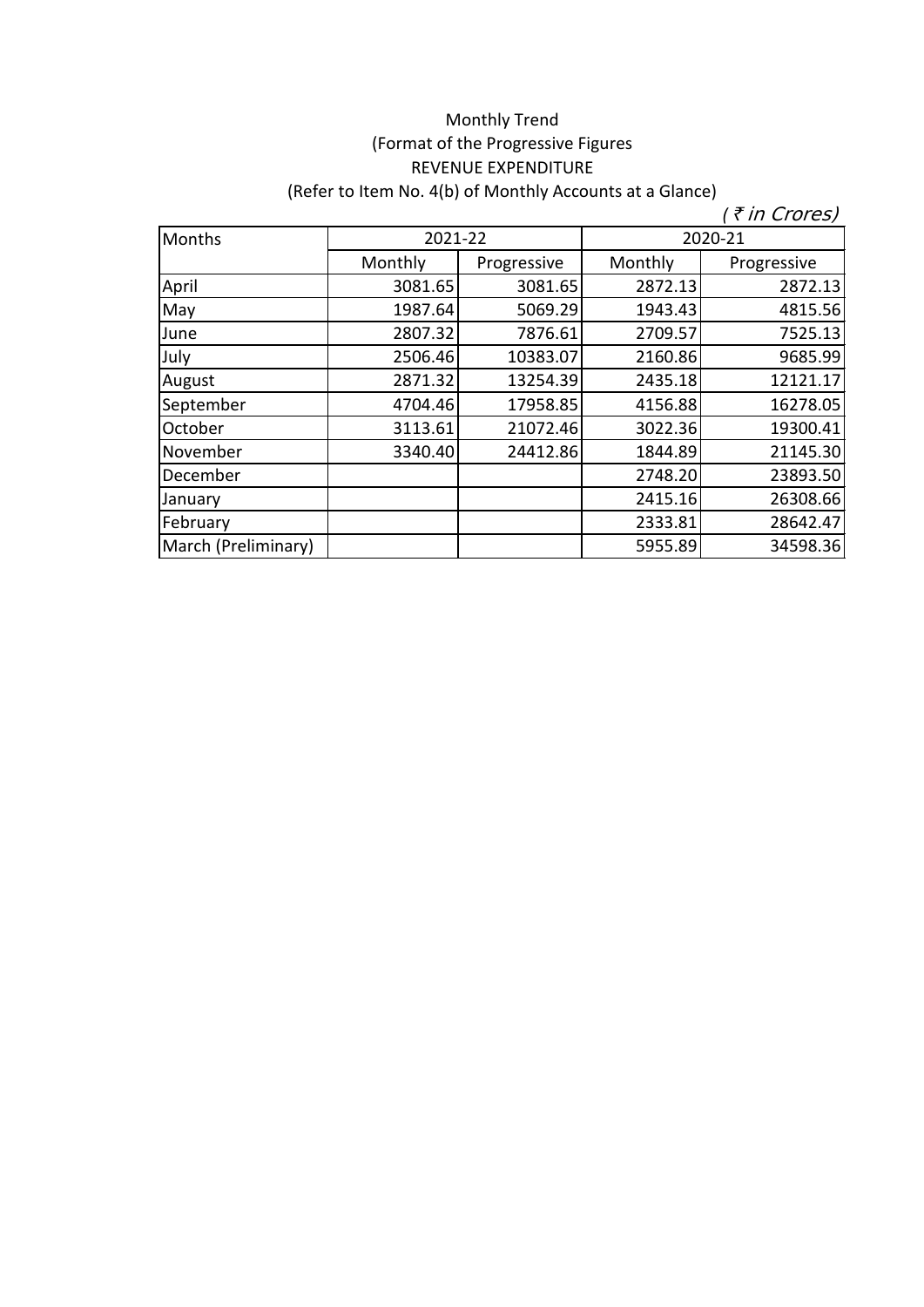## Monthly Trend (Format of the Progressive Figures REVENUE EXPENDITURE (Refer to Item No. 4(c) of Monthly Accounts at a Glance)

| Months              | 2021-22 |             | 2020-21 |             |
|---------------------|---------|-------------|---------|-------------|
|                     | Monthly | Progressive | Monthly | Progressive |
| April               | 5208.27 | 5208.27     | 5886.48 | 5886.48     |
| May                 | 5098.97 | 10307.24    | 3857.00 | 9743.48     |
| June                | 4108.92 | 14416.16    | 3919.47 | 13662.95    |
| July                | 3859.63 | 18275.79    | 5100.10 | 18763.05    |
| August              | 4706.07 | 22981.86    | 3247.66 | 22010.71    |
| September           | 4895.88 | 27877.74    | 4224.85 | 26235.56    |
| October             | 6381.29 | 34259.03    | 4841.73 | 31077.29    |
| November            | 3650.74 | 37909.77    | 3834.68 | 34911.97    |
| December            |         |             | 5119.70 | 40031.67    |
| January             |         |             | 3714.25 | 43745.92    |
| February            |         |             | 3523.26 | 47269.18    |
| March (Preliminary) |         |             | 5454.20 | 52723.38    |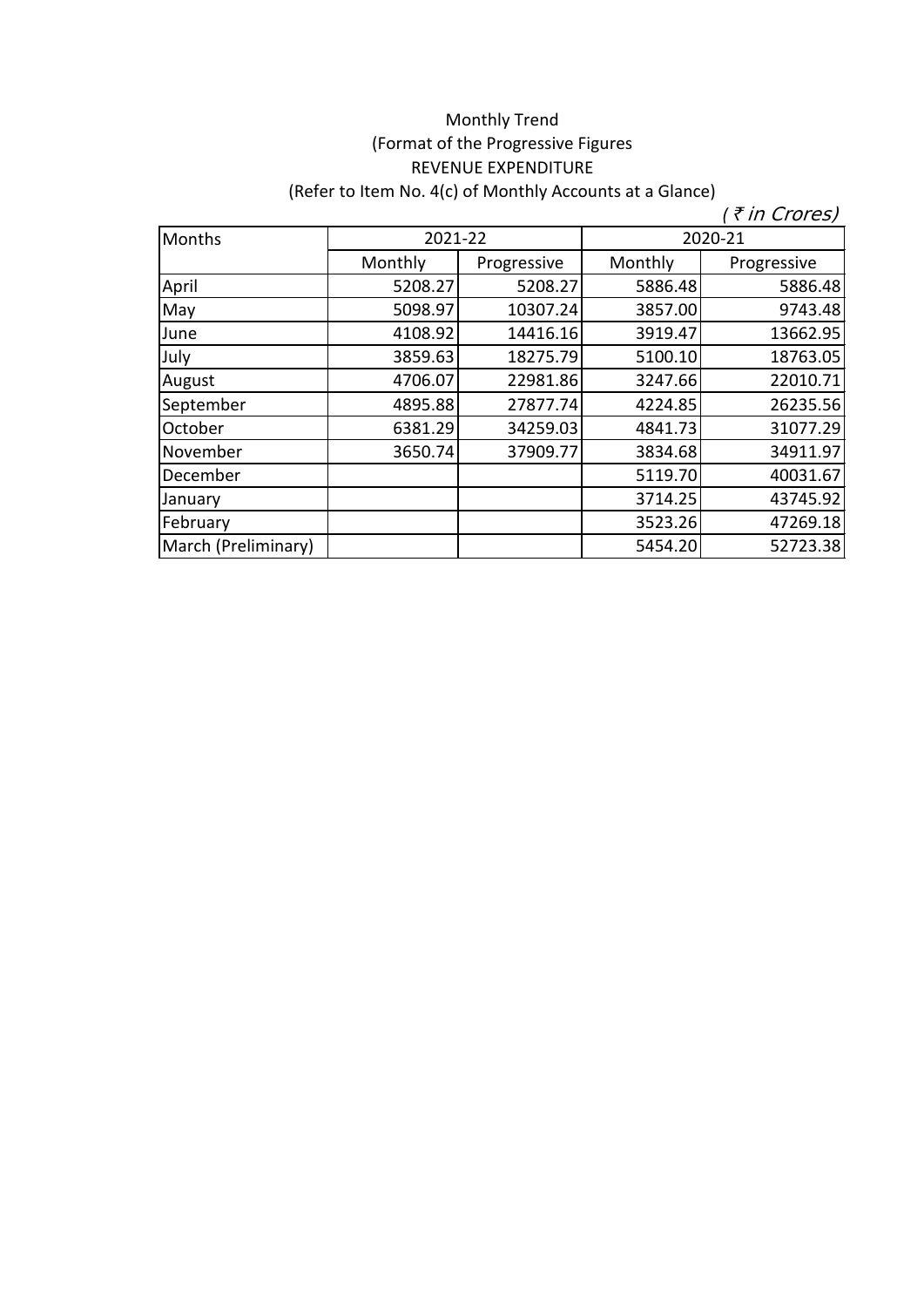# Monthly Trend (Format of the Progressive Figures REVENUE EXPENDITURE (Refer to Item No. 4(d) of Monthly Accounts at a Glance)

| Months              | 2021-22 |             | 2020-21 |             |
|---------------------|---------|-------------|---------|-------------|
|                     | Monthly | Progressive | Monthly | Progressive |
| April               | 5725.65 | 5725.65     | 5160.00 | 5160.00     |
| May                 | 3315.59 | 9041.24     | 3128.76 | 8288.76     |
| June                | 3667.00 | 12708.24    | 3861.82 | 12150.58    |
| July                | 4038.26 | 16746.50    | 4437.81 | 16588.39    |
| August              | 4717.18 | 21463.68    | 3394.30 | 19982.69    |
| September           | 4414.22 | 25877.90    | 3924.64 | 23907.33    |
| October             | 4721.68 | 30599.58    | 4268.30 | 28175.63    |
| November            | 3598.11 | 34197.69    | 3465.70 | 31641.33    |
| December            |         |             | 4157.67 | 35799.00    |
| January             |         |             | 4501.54 | 40300.54    |
| February            |         |             | 3815.16 | 44115.70    |
| March (Preliminary) |         |             | 3774.15 | 47889.85    |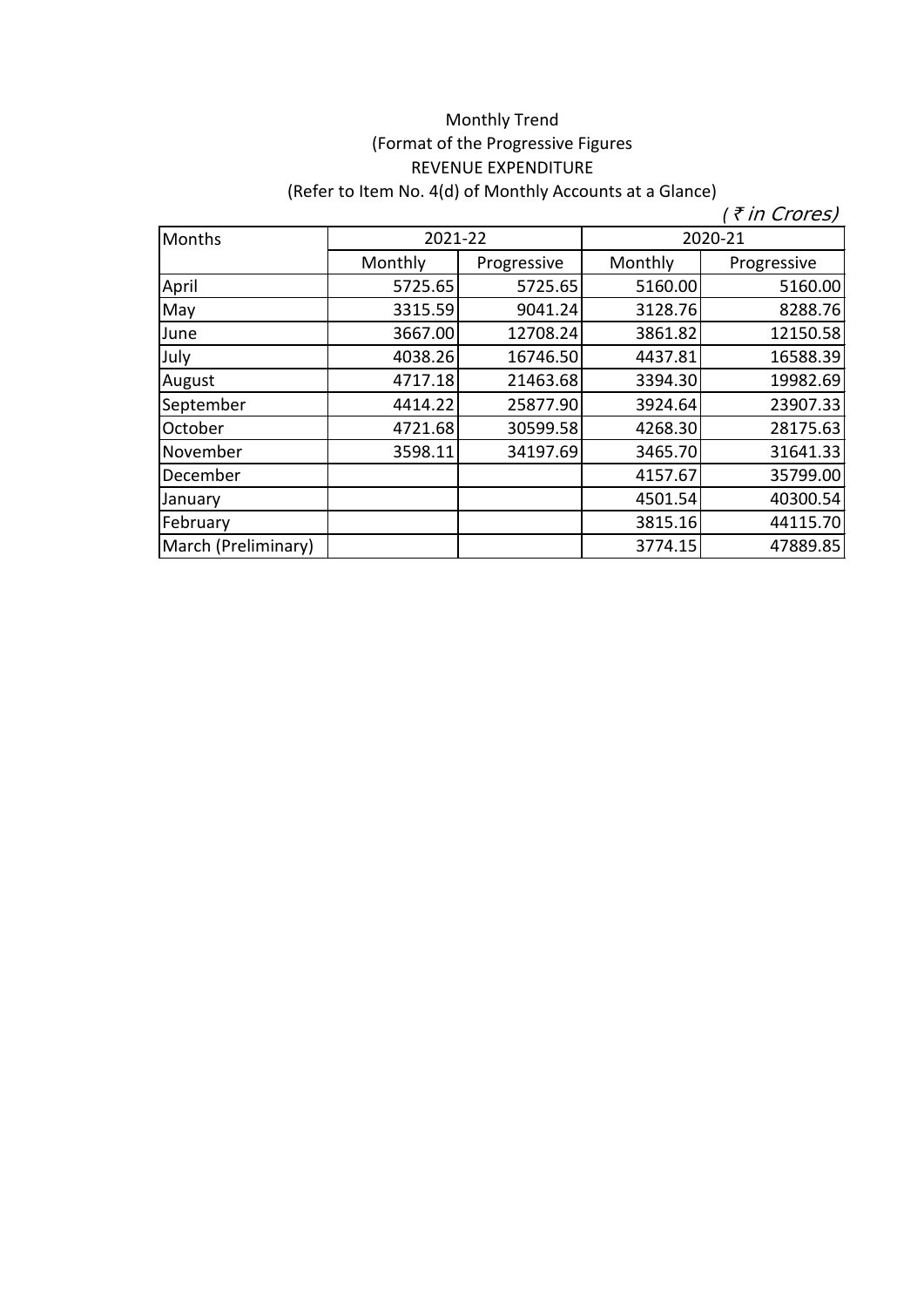## Monthly Trend (Format of the Progressive Figures REVENUE EXPENDITURE (Refer to Item No. 4(e) of Monthly Accounts at a Glance)

| Months              | 2021-22 |             | 2020-21 |             |
|---------------------|---------|-------------|---------|-------------|
|                     | Monthly | Progressive | Monthly | Progressive |
| April               | 0.00    | 0.00        | 500.00  | 500.00      |
| May                 | 1000.00 | 1000.00     | 794.77  | 1294.77     |
| June                | 1015.45 | 2015.45     | 501.77  | 1796.54     |
| July                | 1483.70 | 3499.15     | 501.23  | 2297.77     |
| August              | 1426.37 | 4925.52     | 577.40  | 2875.17     |
| September           | 598.94  | 5524.46     | 954.80  | 3829.97     |
| October             | 4423.23 | 9947.69     | 557.42  | 4387.39     |
| November            | 2410.09 | 12357.78    | 709.07  | 5096.46     |
| December            |         |             | 1152.65 | 6249.11     |
| January             |         |             | 1303.08 | 7552.19     |
| February            |         |             | 595.67  | 8147.86     |
| March (Preliminary) |         |             | 3542.81 | 11690.67    |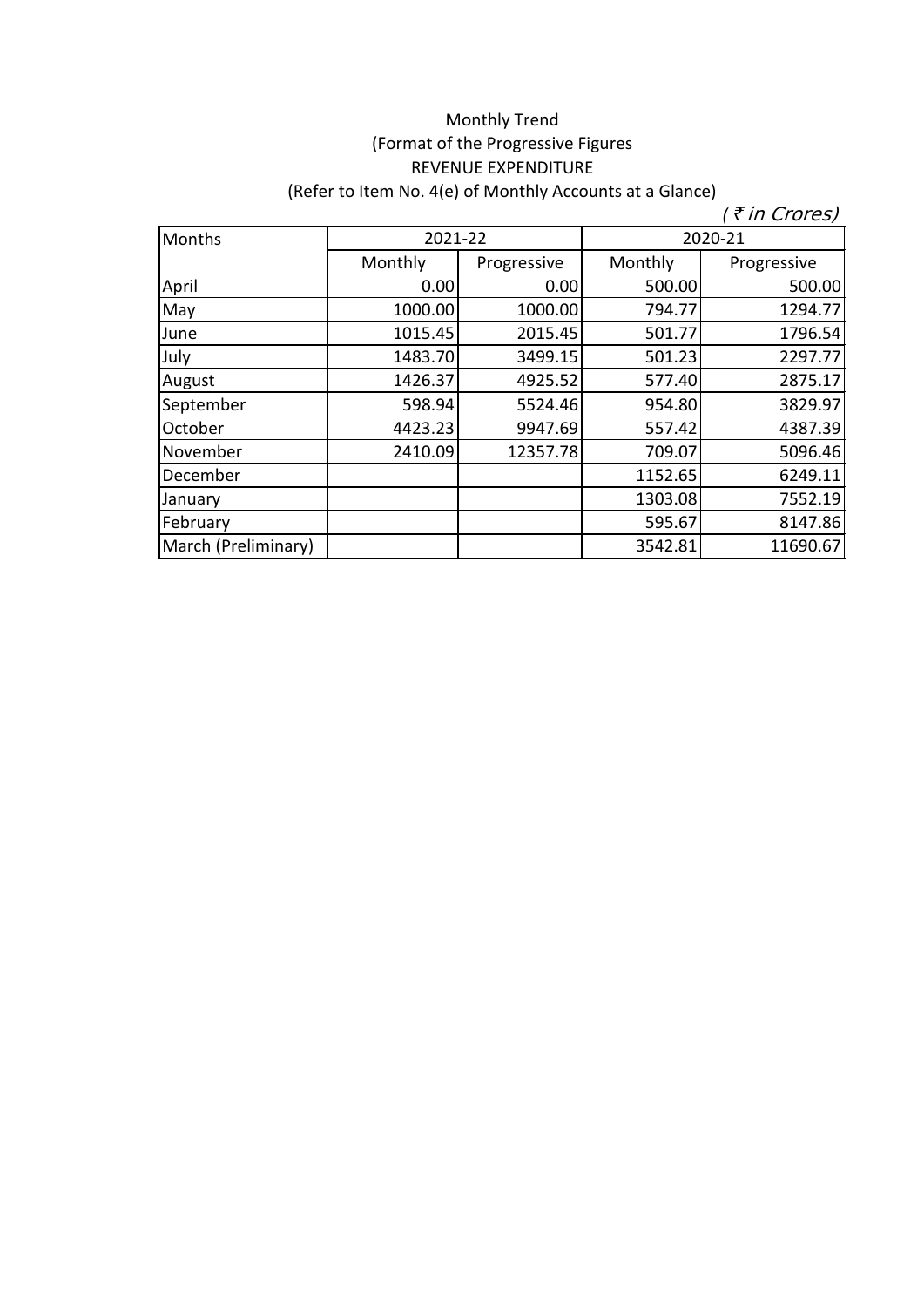## Monthly Trend (Format of the Progressive Figures CAPITAL EXPENDITURE (Refer to Item No. 5(a) of Monthly Accounts at a Glance)

| Months              | 2021-22 |             | 2020-21    |             |
|---------------------|---------|-------------|------------|-------------|
|                     | Monthly | Progressive | Monthly    | Progressive |
| April               | 147.16  | 147.16      | 215.34     | 215.34      |
| May                 | 3053.10 | 3200.26     | $-2093.32$ | $-1877.98$  |
| June                | 6533.93 | 9734.19     | 674.68     | $-1203.30$  |
| July                | 5448.50 | 15182.69    | 1556.10    | 352.80      |
| August              | 3626.58 | 18809.27    | 950.37     | 1303.17     |
| September           | 4993.90 | 23803.17    | 2284.71    | 3587.88     |
| October             | 5289.93 | 29093.10    | 3000.75    | 6588.63     |
| November            | 4364.04 | 33457.14    | 2528.23    | 9116.86     |
| December            |         |             | 8299.88    | 17416.74    |
| January             |         |             | 5868.19    | 23284.93    |
| February            |         |             | 8911.75    | 32196.68    |
| March (Preliminary) |         |             | 19088.36   | 51285.04    |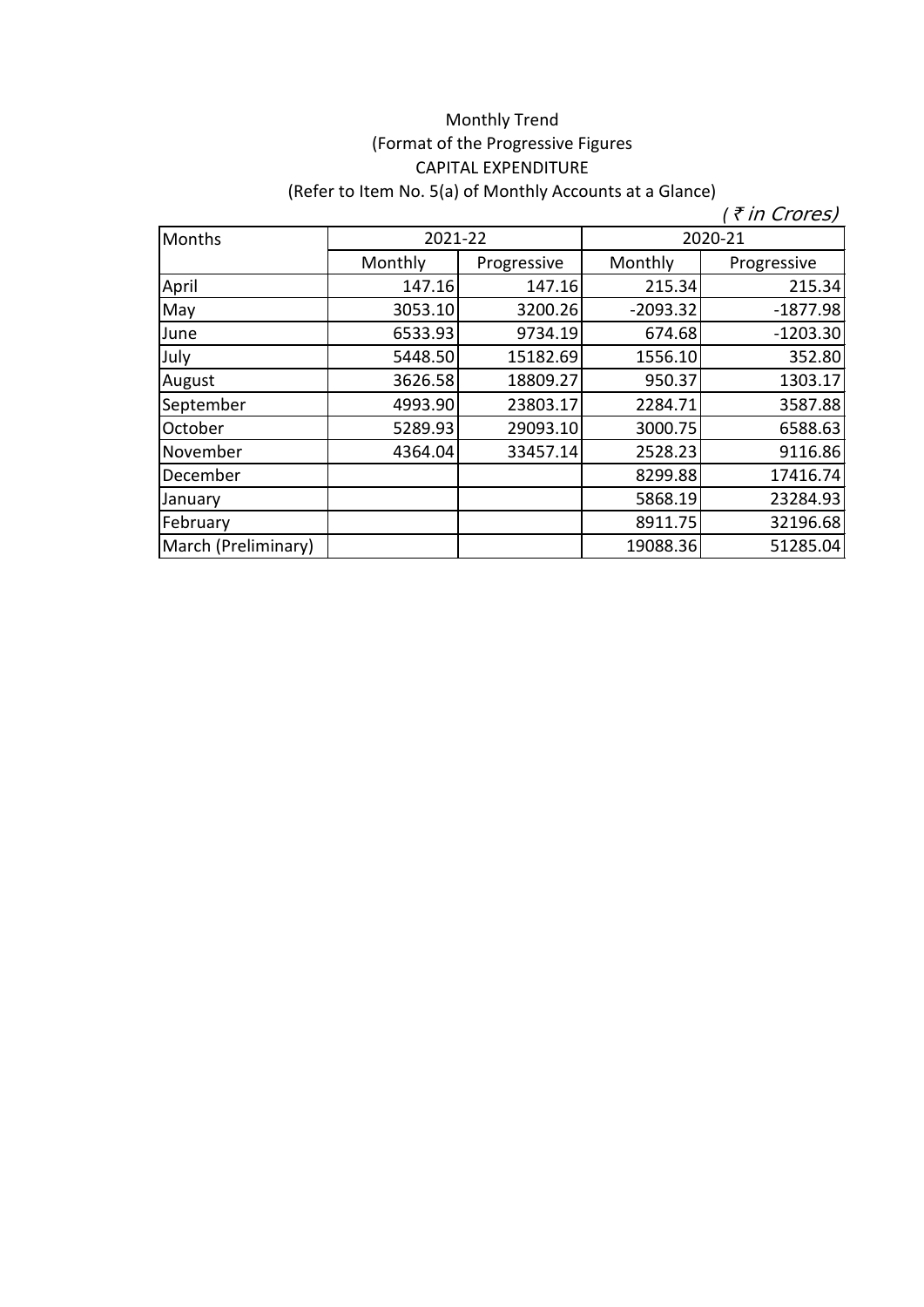## Monthly Trend (Format of the Progressive Figures CAPITAL EXPENDITURE (Refer to Item No. 5(b) of Monthly Accounts at a Glance)

| Months              | 2021-22 |             | 2020-21 |             |
|---------------------|---------|-------------|---------|-------------|
|                     | Monthly | Progressive | Monthly | Progressive |
| April               | 0.00    | 0.00        | 0.00    | 0.00        |
| May                 | 0.00    | 0.00        | 0.00    | 0.00        |
| June                | 0.00    | 0.00        | 0.00    | 0.00        |
| July                | 0.00    | 0.00        | 0.00    | 0.00        |
| August              | 0.00    | 0.00        | 0.00    | 0.00        |
| September           | 0.00    | 0.00        | 0.00    | 0.00        |
| October             | 0.00    | 0.00        | 0.00    | 0.00        |
| November            | 0.00    | 0.00        | 0.00    | 0.00        |
| December            |         |             | 0.00    | 0.00        |
| January             |         |             | 0.00    | 0.00        |
| February            |         |             | 0.00    | 0.00        |
| March (Preliminary) |         |             | 0.00    | 0.00        |